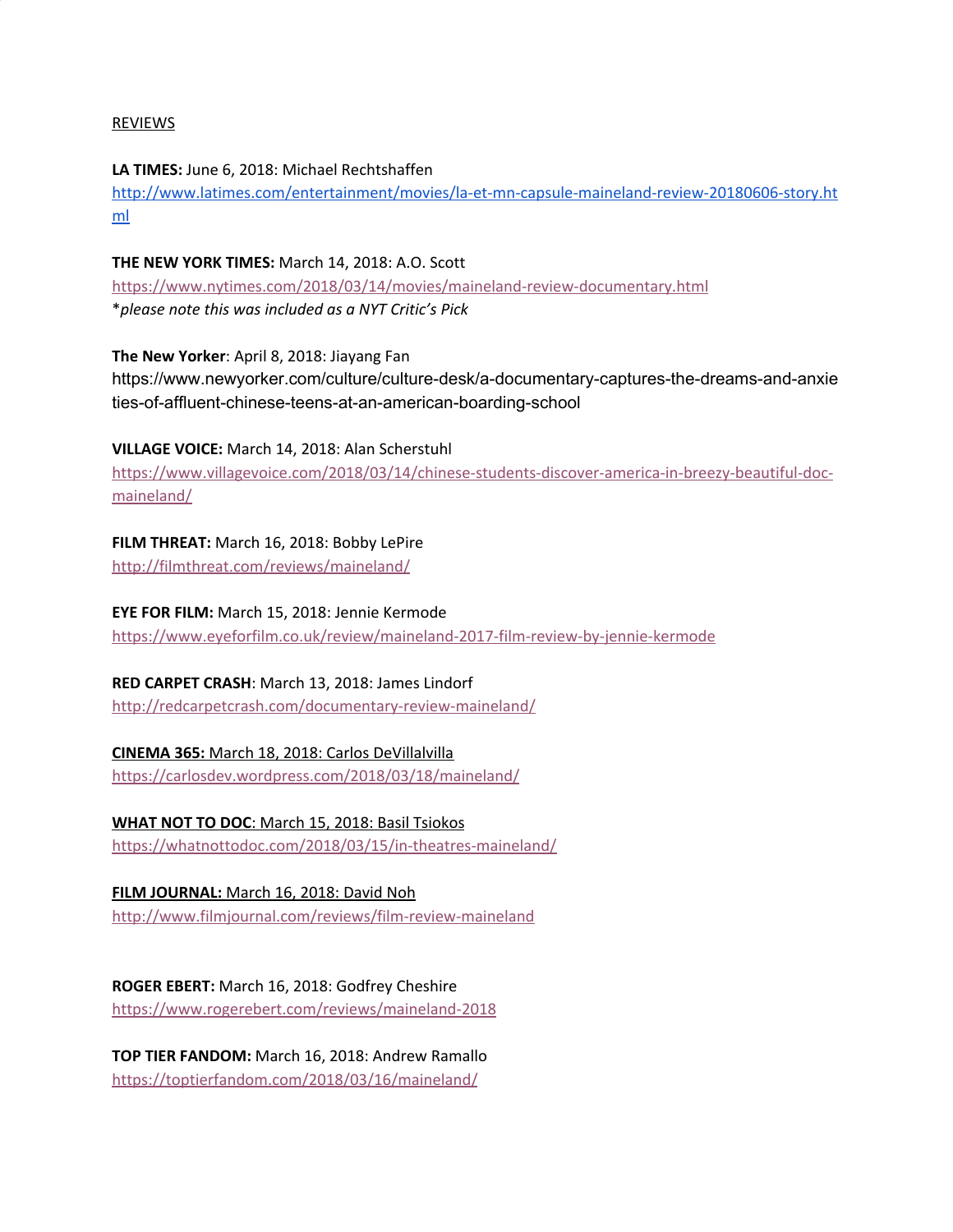### **EDUCATION WEEK**

[http://blogs.edweek.org/edweek/education\\_and\\_the\\_media/2018/03/maineland\\_documentary\\_highlig](http://blogs.edweek.org/edweek/education_and_the_media/2018/03/maineland_documentary_highlights_chinese_students_at_us_boarding_school.html) hts chinese students at us boarding school.html

### FEATURES

## **PDN:** 7/23/18 By Holly Stuart Hughes

[https://www.pdnonline.com/gear/techniques/video-filmmaking/from-mainland-china-to-maineland-ne](https://www.pdnonline.com/gear/techniques/video-filmmaking/from-mainland-china-to-maineland-new-documentary-follows-chinese-teenagers-to-a-maine-boarding-school/) [w-documentary-follows-chinese-teenagers-to-a-maine-boarding-school/](https://www.pdnonline.com/gear/techniques/video-filmmaking/from-mainland-china-to-maineland-new-documentary-follows-chinese-teenagers-to-a-maine-boarding-school/)

## 澎拜:**April 19**:刘栋

特稿 | 无问西东 : "穿越时空"的中国留美少年寻岸之旅 https://www.thepaper.cn/newsDetail forward 2074424 https://www.thepaper.cn/newsDetail forward 2083215

## **INKSTONE NEWS:** March 20, 2018: Robert Delaney

[https://www.inkstonenews.com/arts/new-documentary-maineland-explores-lives-chinese-students-us/](https://www.inkstonenews.com/arts/new-documentary-maineland-explores-lives-chinese-students-us/article/2137978) [article/2137978](https://www.inkstonenews.com/arts/new-documentary-maineland-explores-lives-chinese-students-us/article/2137978)

### **China File**

**[http://www.chinafile.com/reporting-opinion/culture/what-chinese-high-school-students-learn-ameri](http://www.chinafile.com/reporting-opinion/culture/what-chinese-high-school-students-learn-america) [ca](http://www.chinafile.com/reporting-opinion/culture/what-chinese-high-school-students-learn-america)**

**Financial Times China <http://www.ftchinese.com/story/001076773?full=y>**

**FAST COMPANY:** March 15, 2018: Eveline Chao's interview with Miao Wang ran with artwork, the trailer and an exclusive clip <https://www.fastcompany.com/40542482/at-many-us-boarding-schools-a-glimpse-of-chinas-future>

**World Journal:**

分享世界日報新聞:[導演王淼 獨特視角觀察美中文化] 链接 [https://cms.wj411.com/portal/index/newshare\\_weibo.jsp?id=1837335&source=10](https://cms.wj411.com/portal/index/newshare_weibo.jsp?id=1837335&source=10)

分享世界日報新聞:[跟拍中國小留學生3年 「尋岸」16日紐約首映] 链接 [https://cms.wj411.com/portal/index/newshare\\_weibo.jsp?id=1837248&source=10](https://cms.wj411.com/portal/index/newshare_weibo.jsp?id=1837248&source=10)

**Singtao (PDF only)**

**China Daily**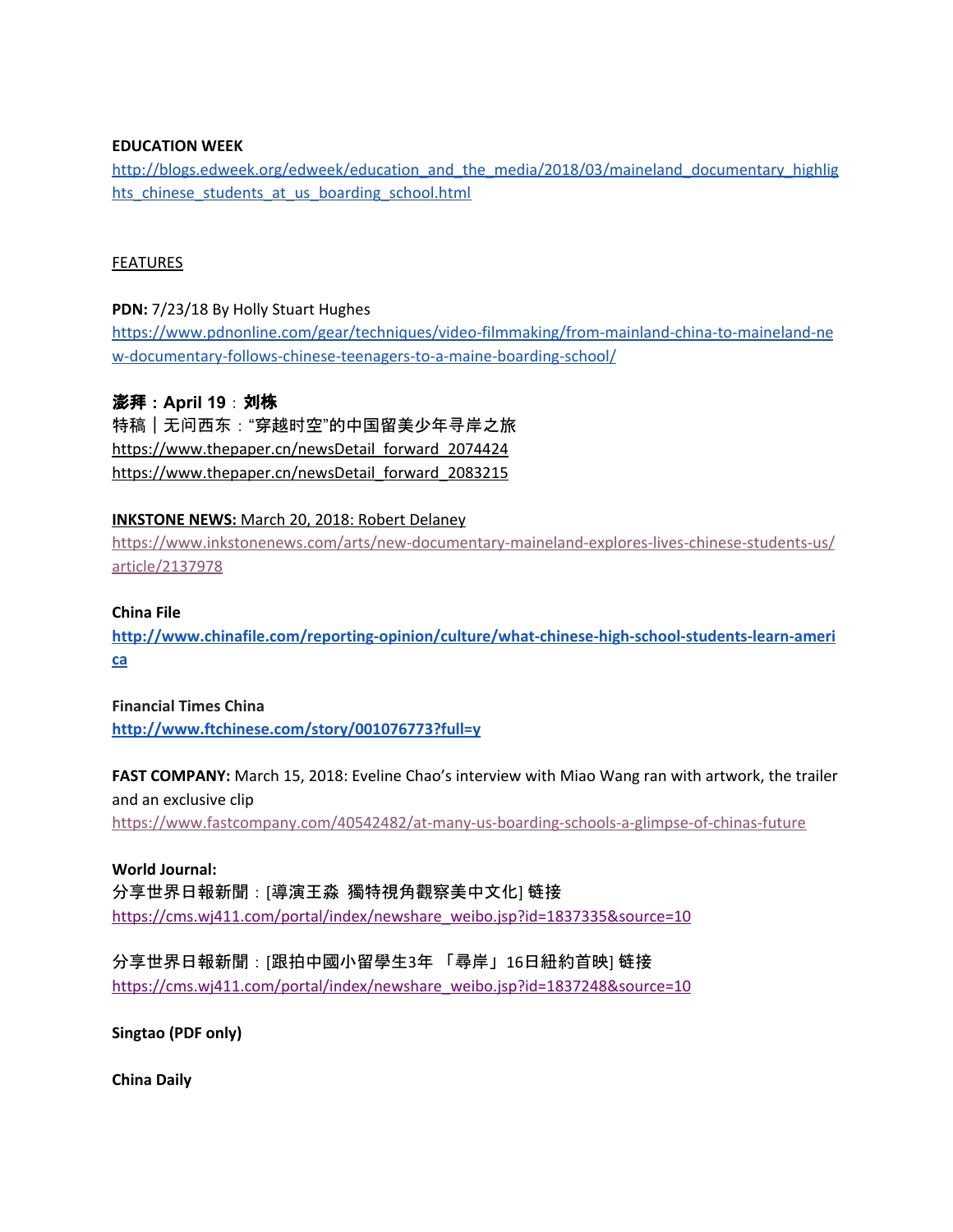# **Xinhua** [http://www.xinhuanet.com/english/2018-03/06/c\\_137018846.htm](http://www.xinhuanet.com/english/2018-03/06/c_137018846.htm) [http://www.xinhuanet.com/english/2018-03/19/c\\_137048512.htm](http://www.xinhuanet.com/english/2018-03/19/c_137048512.htm)

## **China Hands**

**SOUTH CHINA MORNING POST:** March 13, 2018: Robert Delany's coverage of the film ran with the trailer

[http://www.scmp.com/news/china/article/2136932/how-two-documentary-films-hitting-us-are-openin](http://www.scmp.com/news/china/article/2136932/how-two-documentary-films-hitting-us-are-opening-windows-modern-china-age) [g-windows-modern-china-age](http://www.scmp.com/news/china/article/2136932/how-two-documentary-films-hitting-us-are-opening-windows-modern-china-age)

### **SupChina**

### **Global Times**

<http://www.globaltimes.cn/content/1098805.shtml>

RADIO/TV/VIDEO

**Pear Video** [http://www.pearvideo.com/video\\_1303282](http://www.pearvideo.com/video_1303282)

**News China Sinovision** <https://www.youtube.com/watch?v=ayGzNEVWSmY>

**Mingjing Huopai WallStTV**

**PRI World** <https://soundcloud.com/theworld/chinese-students-in-maine>

**NPR "HERE & NOW":** March 15, 2018: Jeremy Hobson's interview with Miao Wang pegged to the film <http://www.wbur.org/hereandnow/2018/03/15/maineland-chinese-students-america-documentary>

**Boston Calling: On the Move** https://player.fm/series/boston-calling-1301472/on-the-move

### WEB NOTICES

**DEADLINE (27.54M UMVs)** has exclusively premiered the trailer and the acquisition announcement on behalf of **MAINELAND.** It is featured on the main and film homepages.